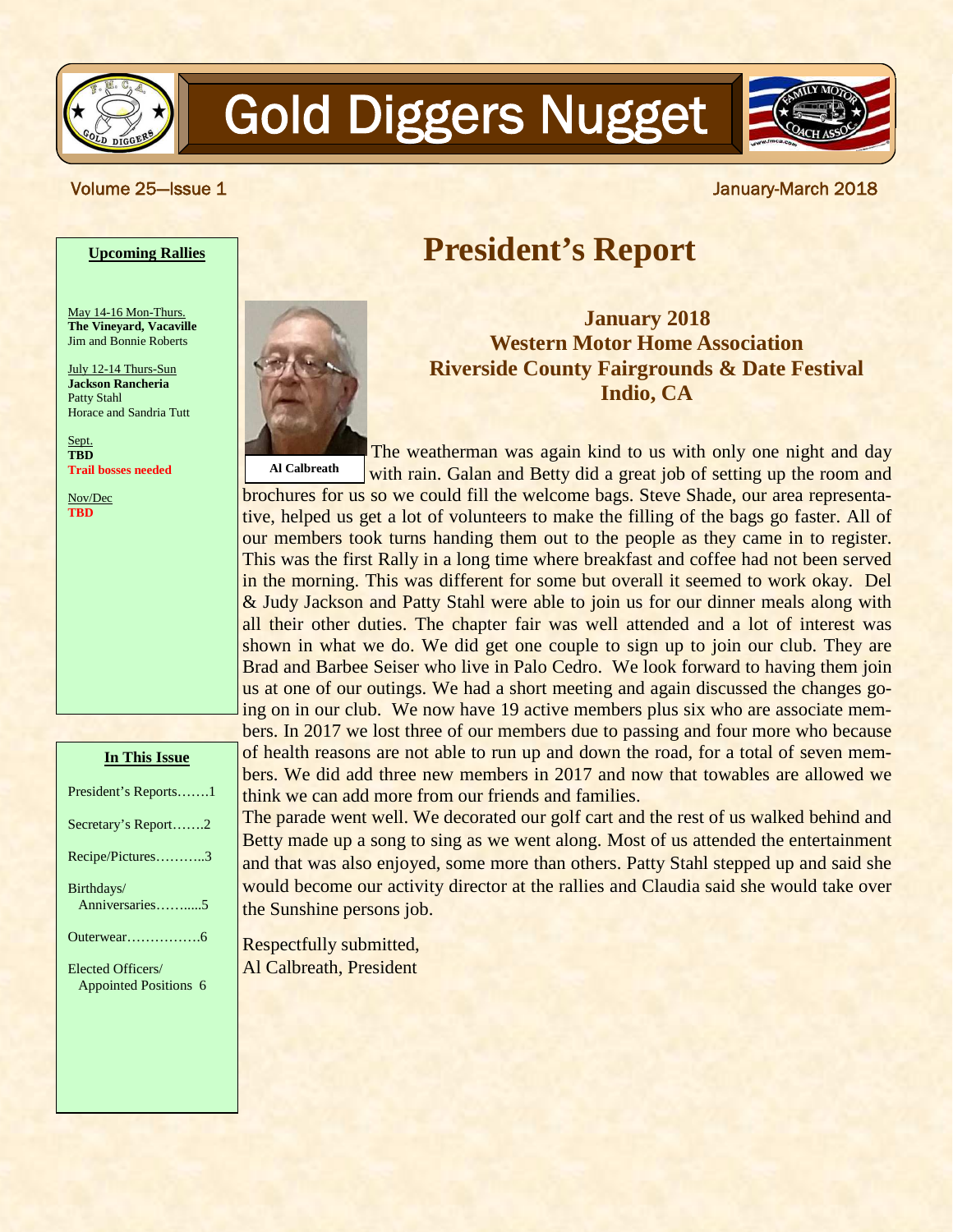





# Secretary's Reports

# **January 8, 2018 Riverside County Fairgrounds & Date Festival Indio, CA**

This special meeting regarding towables was called to order by Vice President/Wagon Master/Acting President Al Calbreath. Officers present were Secretary, Betty Smith; Alternate National Director, Dell Jackson and Assistant Wagon Master, Galan Smith.

Minutes: As this was a special meeting, the December 2017 minutes were not read.

Towables: After considerable discussion regarding the new FMCA rule about "towables", Betty Smith moved that the Gold Diggers allow towables into the club. The motion was seconded by Joe Macaluso. The vote was unanimous at 15 yea and zero nays (note: 7 active rigs which is a quorum).

It was moved, seconded and carried to adjourn the meeting.

Respectfully Submitted, Betty Smith, Secretary

#### **CORRECTION TO DECEMBER 2017 MINUTES**

Trail Boss Duties: Al reported that in the future, Trail Boss duties will be scaled down. We will be doing away with breakfasts and coffee. Meal plans will be left up to the Trail Bosses. If a Trail Boss wants to have two potlucks or have a catered meal, or go to a restaurant, the registration will reflect that. There was discussion about combining the Thanksgiving and Christmas rallies since they are so close together. Rich Jenkins moved that rather than having seven rallies a year, we combine November and December and have just six rallies a year. The motion was seconded and carried unanimously.

## **March 21, 2018 The Lakes Chowchilla, CA**

The meeting was called to order at 9:20 a.m. by President Al Calbreath who led the Pledge of Allegiance. Officers present were Al Calbreath, President and Margie Baygell, Treasurer. Al introduced and welcomed guest Patricia Sowby who will be joining the Gold Diggers.

Minutes: Darlene Calbreath read the minutes of the December 2, 2017 meeting. It was moved, seconded and carried to approve the minutes as presented.

Treasurer's Report: Margie reported that she is working on the books and Suzanne Salter will do an audit. Colleen Lushenko has agreed to take over as Treasurer. Margie also reported that the annual 2018 dues have all been paid and reminded everyone to be sure they are current with their FMCA dues.

Sunshine: Claudia Pedrazzi has taken over for Linda David as Sunshine Chairperson. Condolences have been sent to Horace Tutt for the loss of his mother. Condolences have also been sent to Linda David and Marilyn Johnson.

FMCA Proposals: Darlene read the notifications from FMCA for the 2018 proposed constitutional amendments as listed, Proposals 1-8. (They will be sent out to everyone with these minutes.)

Trail Boss: Al reported Trail Bosses are needed for 2018 and 2019. It was suggested that if a Trail Boss has to cancel, they find someone to replace them. The Duck Island rally, September 20 – 22 has been put on hold due to concerns it would be too windy. Al will investigate other locations for our September rally. Reservations have been made to return here to The Lakes March 18, 19, 20, 2019.

Installation of Officers: It was decided to postpone the installation of officers until the next rally as officers were not present at this rally.

It was moved, seconded and carried to adjourn the meeting.

Respectfully Submitted, Jo Macaluso (for Betty Smith)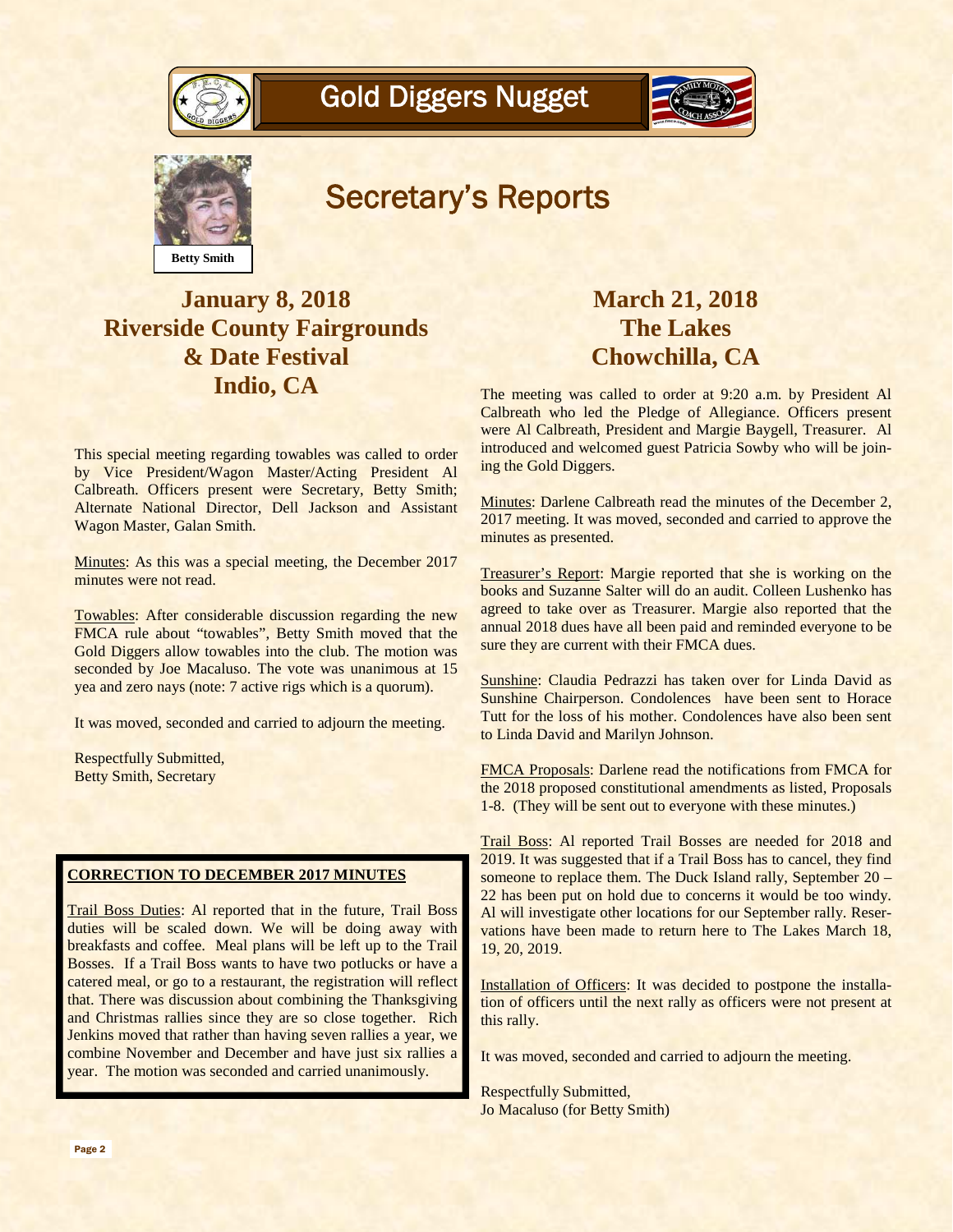#### **Popcorn Delight (made by Karen Jenkins and served at Indio Rally)**

14 C popped popcorn 2 C salted peanuts 2 C Rice Krispies 2 C mini-marshmallows 1 pound white candy coating, coarsely chopped 3 TBS creamy peanut butter

(remove uncooked kernels before combining everything) In a big bowl, combine popcorn, peanuts, cereal and marshmallows. Melt candy coating and peanut butter, stir until smooth. Pour over popcorn mixture, toss to coat, spread on waxed paper-lined cookie sheets. Refrigerate 15 minutes or until set. Break into pieces. Store in an airtight container in the refrigerator. ENJOY!!!

### **Viva Las Vegas at Indio!**



Betty and Galan Smith Chris Boyle, Elvis, Patty Stahl

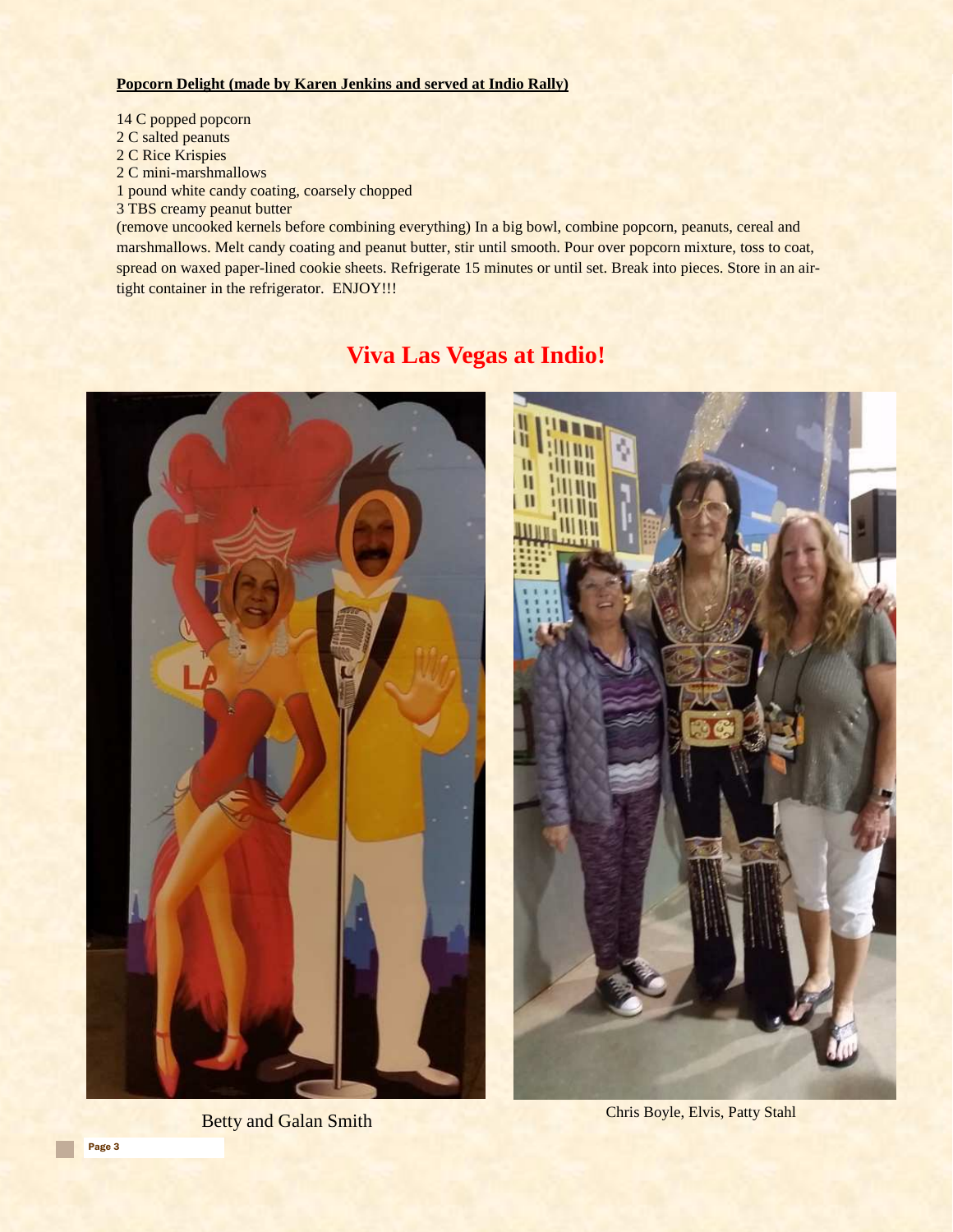

**Jim Roberts and Darlene Calbreath** 



Karen Jenkins and Claudia Pedrazzi (walking behind)



Leonard and June Davis and friends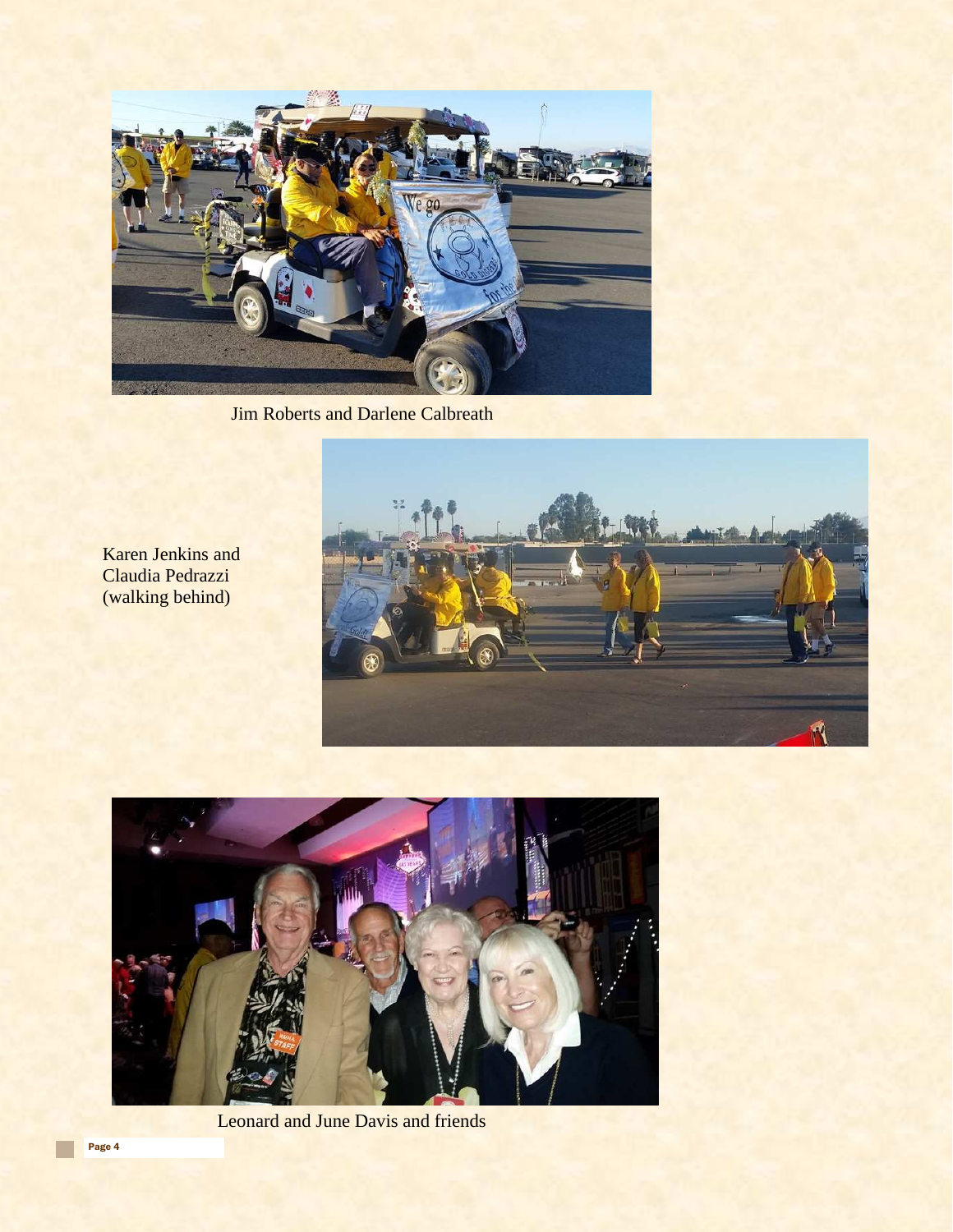

# Gold Diggers Nugget





#### April

- 7 Al Calbreath
- 8 Karen Jautaikis
- 14 Michael Boyle
- 28 Barbara Jennings
- 29 Tom Bray

#### May

- 5 Earl Irons
- 9 Suzanne Salter
- 18 Ken Ketterling

#### June

- 2 Richard Jennings
- 13 Brad Seiser
- 19 Rich Cerniglia
- 23 Patty Stahl
- 26 Karen Jenkins



#### **May**

- 4 Jim and Bonnie Roberts
- 17 Galan and Betty Smith
- 20 Donovan and Colleen Lushenko
- 27 Kurt and Betty Simon

#### June

- 8 Leonard and June Davis
- 30 Gabe and Mary Roberson
- 30 Vern and Karen Jenkins

# **Did you know…**

85% of plant life is found in the ocean

armadillos have four babies at a time and are all the same sex

a lobsters blood is colorless but when exposed to oxygen it turns blue

birds need gravity to swallow

reindeer like bananas

the Hawaiian alphabet has 13 letters

rabbits like licorice

Well, now you know!